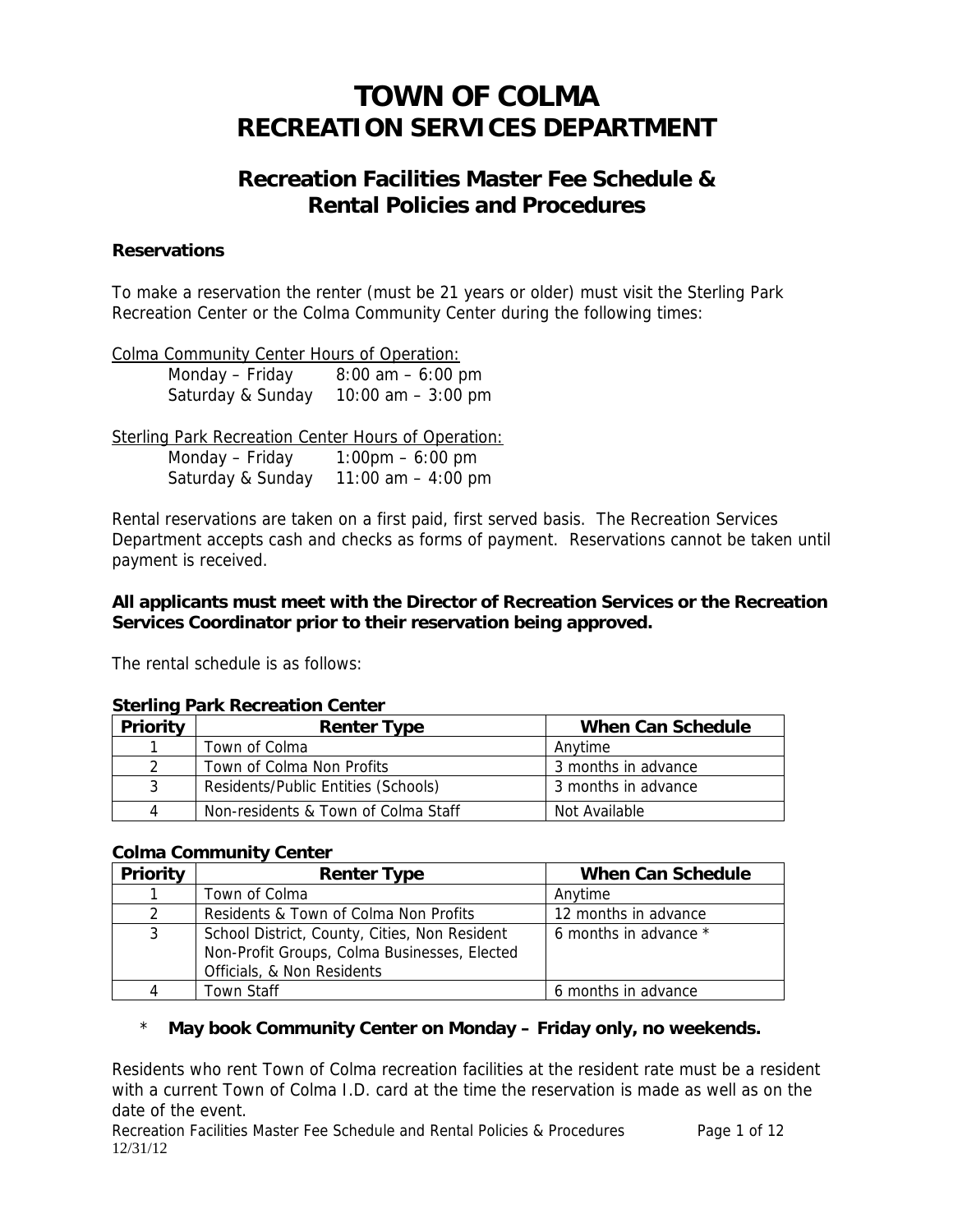Town of Colma non-profit groups are eligible to reserve Town of Colma recreation facilities one time per month at no charge. If a Town of Colma non-profit group wishes to reserve a recreation facility more than one time per month, they will be required to pay the resident rate for their additional facility rental during that month. To determine whether a non-profit group qualifies for rental use, please contact the Director of Recreation Services.

There is no limitation as to how many times someone can rent Town recreation facilities in a calendar year.

To assure staff availability, reservations or changes to reservations must be made at least twelve (12) working days in advance for rentals scheduled at the Community Center.

Town of Colma Recreation Department activities have priority in the Community Center and Recreation Center, which may prohibit conflicting reservations, i.e. yoga and Town Picnic.

#### **Room Availability**

Rooms at the Sterling Park Recreation Center are **subject to availability** and may be reserved for all or part of the following periods:

Monday – Friday  $6:00 \text{ pm} - 9:00 \text{ pm}$  - Director approved (meetings only/no parties) Saturday & Sunday 11:00 am – 6:00 pm

- 1. Applicant will be allowed into Sterling Park Recreation Center at 11 am to set up.
- 2. Applicant should end event at 5 pm and begin cleanup to ensure the Sterling Park Recreation Center is cleaned and closed up by 6 pm.
- 3. Applicant must be out of the Sterling Park Recreation Center by 6 pm.
- 4. Amplified music (DJ or live band) and alcohol is prohibited at the Sterling Park Recreation Center.

Rooms at the Colma Community Center are **subject to availability** and may be reserved for all or part of the following periods:

| Monday – Friday   | 10:00 am $-$ 10:00 pm Director approved |
|-------------------|-----------------------------------------|
| Saturday & Sunday | 10:00 am $-$ 11:00 pm                   |

Rental time includes the time needed for set-up, delivery of supplies, break down and clean up. The recreation facilities are closed on all city holidays. The facilities also may be closed on certain days of the year for maintenance at the discretion of the Director of Recreation Services.

# **Facility Rental Rates**

The facility rental rate for the Sterling Park Recreation Center is \$150. The refundable damage deposit for Sterling Park is \$50.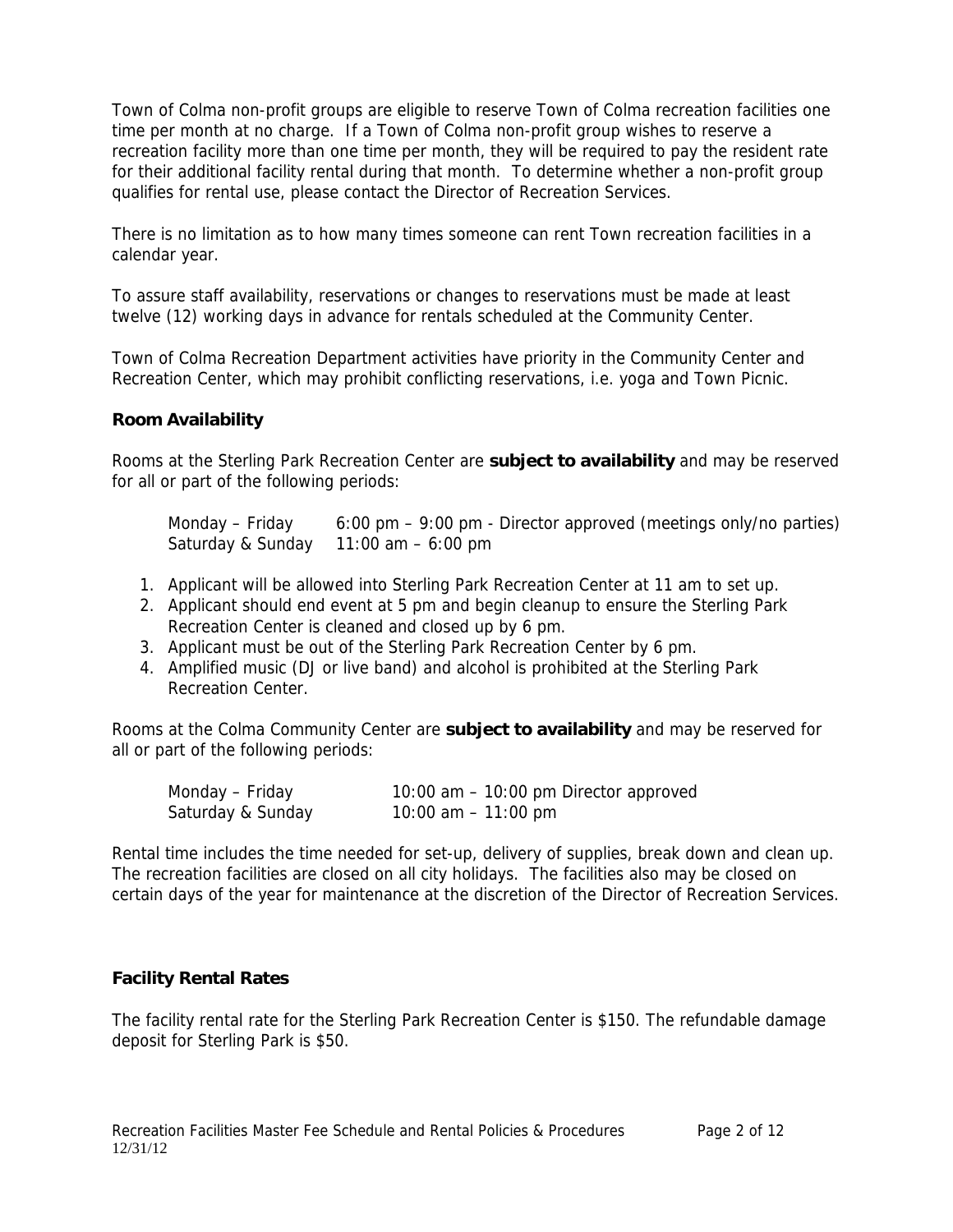The facility rental rates and deposits for the **Colma Community Center** are as follows:

| Room<br><b>Name</b>                     | <b>Resident</b><br>& Town<br><b>Staff Fee</b><br>(6 hours) | Res.<br>Add.<br>Hour<br>Fee | <b>Public Entity,</b><br><b>NR Non</b><br>Profit,<br>Colma Bus. &<br><b>Elected Off.</b><br>(6 Hours) $*$ | Pub. Entity,<br>NR/NP,<br>Colma Bus.<br>& Elect. Off.<br>Add. Hr.<br>Fee. * | <b>Non</b><br><b>Resident</b><br>Fee<br>$(6 \text{ hrs})*$ | <b>Non</b><br>Res.<br>Add.<br><b>Hour</b><br>Fee * | <b>Deposit</b> |
|-----------------------------------------|------------------------------------------------------------|-----------------------------|-----------------------------------------------------------------------------------------------------------|-----------------------------------------------------------------------------|------------------------------------------------------------|----------------------------------------------------|----------------|
| Colma<br>Community<br>Center            | \$350.00                                                   | \$60.00                     | \$470.00                                                                                                  | \$85.00                                                                     | \$850.00                                                   | \$150.00                                           | \$300.00       |
| <b>Banquet Room</b>                     | \$225.00                                                   | \$40.00                     | \$300.00                                                                                                  | \$55.00                                                                     | \$525.00                                                   | \$90.00                                            | \$200.00       |
| Banquet Rm.,<br>Side A                  | \$125.00                                                   | \$25.00                     | \$175.00                                                                                                  | \$35.00                                                                     | \$300.00                                                   | \$55.00                                            | \$150.00       |
| Banquet Rm.,<br>Side B                  | \$100.00                                                   | \$20.00                     | \$125.00                                                                                                  | \$25.00                                                                     | \$300.00                                                   | \$55.00                                            | \$150.00       |
| Conference<br><b>Room</b>               | \$50.00                                                    | \$10.00                     | \$75.00                                                                                                   | \$13.00                                                                     | \$180.00                                                   | \$35.00                                            | \$50.00        |
| <b>Kitchen</b> (must rent<br>with room) | \$75.00                                                    | \$15.00                     | \$100.00                                                                                                  | \$20.00                                                                     | \$200.00                                                   | \$45.00                                            | \$75.00        |
| Foyer                                   | N/A                                                        | N/A                         | N/A                                                                                                       | N/A                                                                         | N/A                                                        | N/A                                                | N/A            |

# \* **May book Community Center on Monday – Friday only, no weekends.**

If residents, outside groups, and non-residents wish to rent the conference room at the community center on an hourly basis instead renting it for a six hour block of time, they may do so at the following hourly rates.

- Residents \$15 per hour
- Outside Groups \$20 per hour
- Non-Residents \$40 per hour

All hourly rental reservations must be approved by the Recreation Coordinator or Director of Recreation Services.

# **Damage Deposit**

In addition to room rental fees, all renters will be charged a damage deposit for each event/room. Damage deposits are refundable as long as the following conditions are met:

- All rules/guidelines governing rental usage of the recreational facilities are met.
- The room and common areas (including surrounding outside areas) are left clean and orderly per the Rental Room Clean Up Check List.
- No rocks in fountain and/or on lawn area, and no trash or food in urns at front door.
- Use of room/facility does not exceed the scheduled time.
- All equipment is accounted for and undamaged.
- Additional staff time is not required.
- Damage to the building has not occurred.
- All rules/guidelines governing alcohol consumption as stated in this document are met.
- The renter does not misrepresent their event in order to have the serving of beer and wine permitted.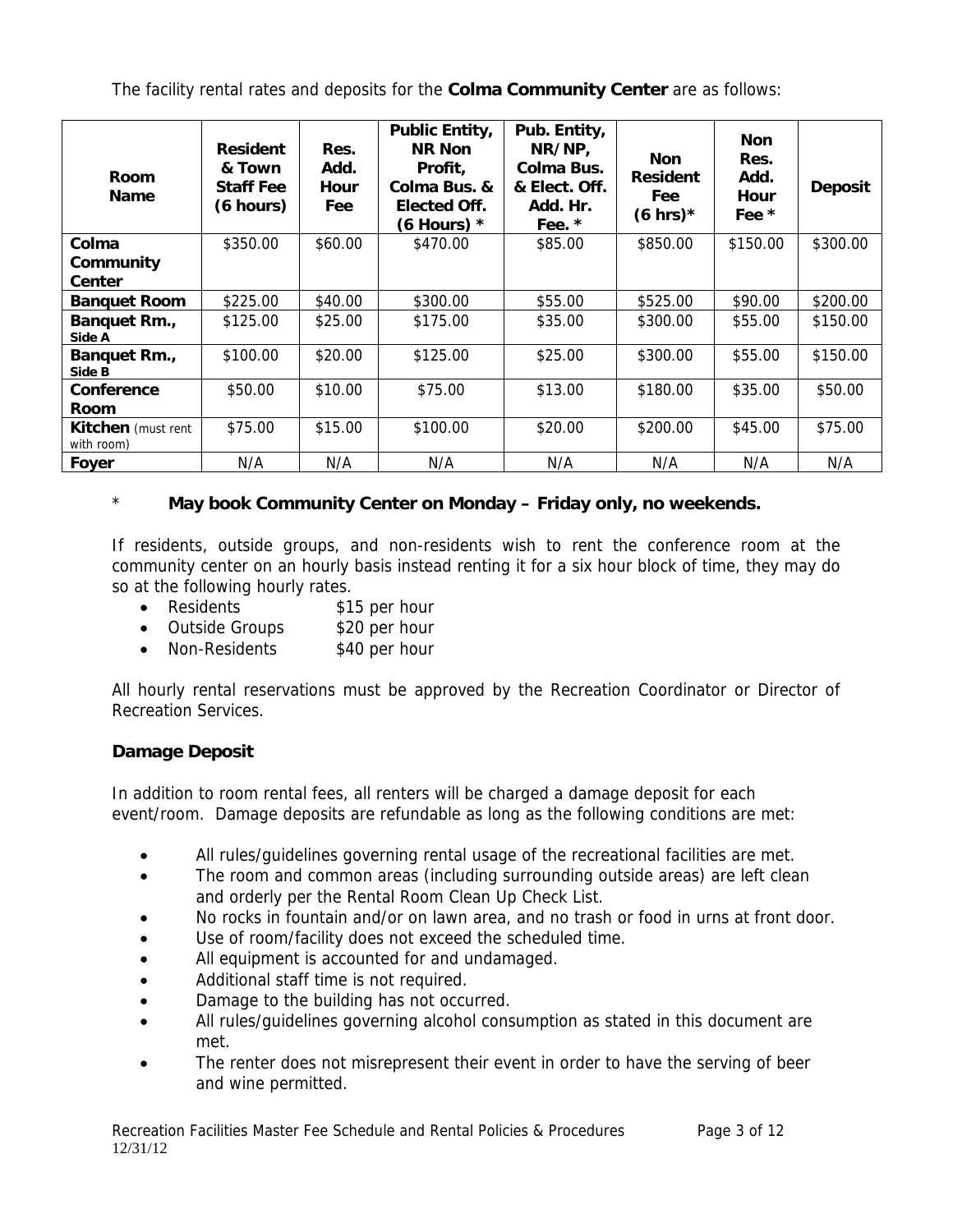- The renter must be the first person on site prior to the rental beginning and the last to leave after cleanup and check out have been completed. The renter must be on site at all times during the event.
- All trash and recycling must be separated (cardboard boxes broken down) and disposed of in appropriate containers/bins.
- Renter, participants, and/or contracted staff do not cause a false fire alarm (for example, using the kitchen without turning on the fan, entertainment using a smoke or fog machine, smoking inside facility).

If these conditions are not met to the satisfaction of the staff, an appropriate fee will be deducted from the damage deposit. If any damage caused during the rental period exceeds the amount of the deposit, the renter will be charged the difference and may lose facility rental privileges for one year.

The renter should allow four weeks for the arrival of any damage deposit refund due.

#### **Cancellations and Changes**

The cancellation policy follows:

- 1. To receive a full refund with no penalty, a renter may cancel facility reservations at Sterling Park 14 days in advance of their event or at Colma Community Center 60 days in advance. Full refund includes the rental fee and deposit.
- 2. If a renter cancels with less notice, they will lose their facility rental fee, but be reimbursed their deposit. However, if staff is able to re-book the facility, the renter will not pay any cancellation penalties.
- 3. If a renter does not cancel and does not show up to use the facility, they will lose both the facility rental fee and the deposit.
- 4. A renter may change the facility rental date with no penalty at Sterling Park 14 days or more in advance of the event and at Colma Community Center 60 days or more in advance of the event.
- 5. If a renter changes their facility reservation date with less notice, they will lose their facility rental fee, and have to pay an additional facility rental fee. Their deposit will be transferred to the new facility reservation date.

NOTE: The Town of Colma Recreation Services Department reserves the right to change or cancel any part of a rental agreement and the related scheduled activity.

# **Colma Community Center Kitchen Information**

The kitchen may be reserved for rental use only in conjunction with the rental of the meeting room at the Colma Community Center. An additional damage deposit may be collected for use of the kitchen.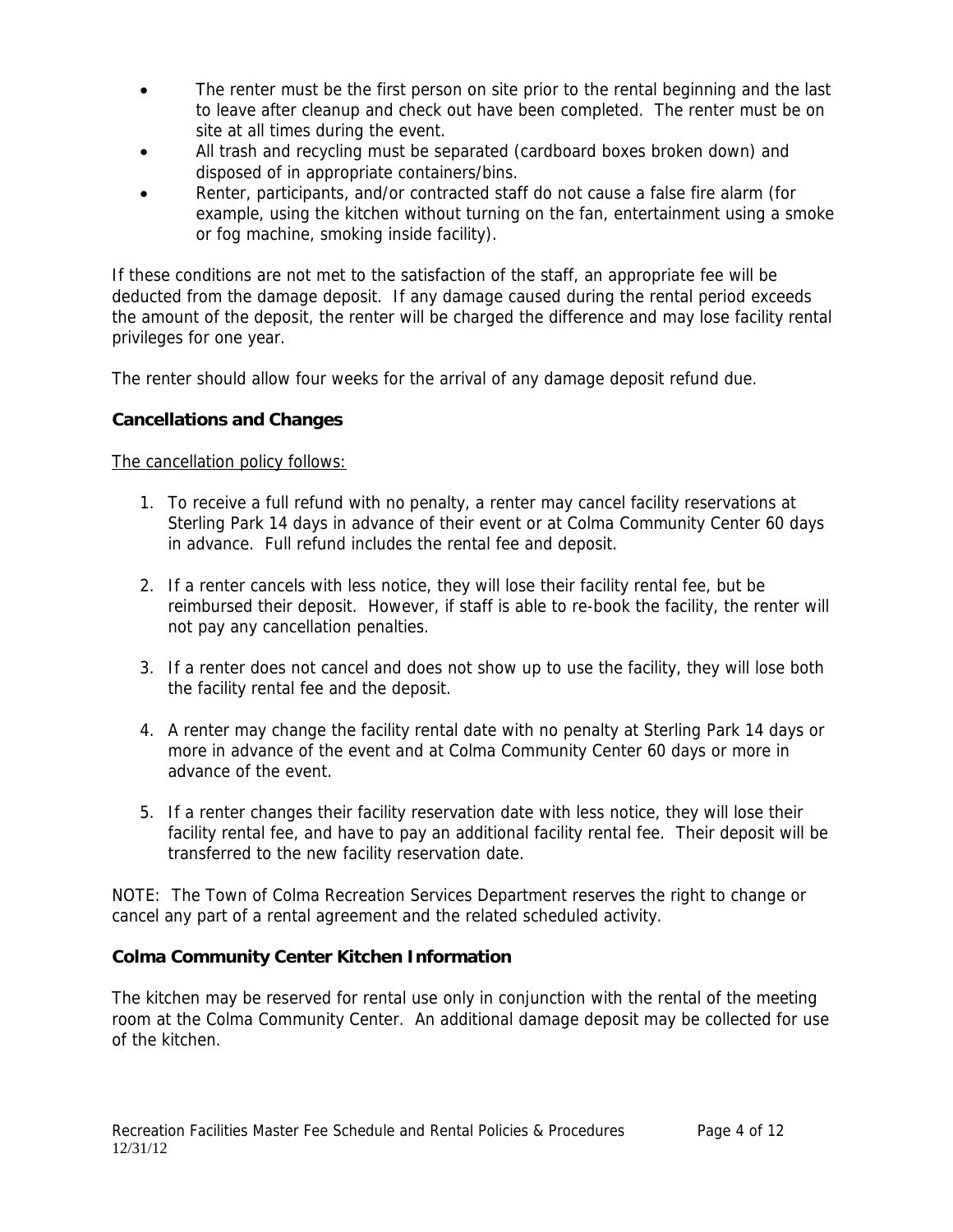Use of the kitchen includes the following:

- Coffeemaker & filters
- Refrigerator and freezer
- Commercial stove/oven
- Ice machine
- Microwave oven
- Dishwasher

**It is the responsibility of the renter to provide their own cooking equipment, serving and eating dishes, tablecloths, paper products, utensils, and all other kitchen related items.** 

Renters may not store any items in the kitchen prior to their event or upon conclusion of their event. The Community Center should be contacted if additional rental time for the kitchen is needed.

Renters that would like to use the kitchen must review the kitchen operating procedures that are mounted on the wall in the kitchen. For more information regarding kitchen operations, please call (650) 985-5678.

#### **Room Set-Up**

The renter is responsible for setting up Sterling Park for an event.

Community Center staff will set up the room (tables and chairs) according to the written set of instructions and/or room plan diagram provided by the renter. It is the responsibility of the renter to complete the room set-up form a minimum of seven days prior to the event and return it to the Recreation Services Department. Renters that do not return room set-up forms or submit them late will be responsible for their own set-up.

Additional set-up or changes that need to be made the day of the event will be the responsibility of the renter. Chair carts are provided to assist in moving the stacked chairs to protect the hardwood floors. **TABLES AND CHAIRS SHOULD NOT BE DRAGGED ACROSS THE FLOOR.** Renters should contact a staff member if assistance in locating a chair cart or other equipment is needed. Damage that occurs to the floor is the responsibility of the renter and may result in forfeiture of the entire damage deposit.

The renter will not be allowed access to the room prior to the start time designated on the rental contract. Please be sure to allow enough time to complete the room set-up and decorating when booking the rental. The renter will be charged for any and all time used for set-up and clean up.

The renter is responsible for cleaning the tables and chairs prior to putting them back in the storage areas upon the conclusion of their event. Please refer to the clean up checklist for more information regarding clean up.

The Town of Colma does not rent or supply linens for events and receptions. Linens are the responsibility of the person renting the facility.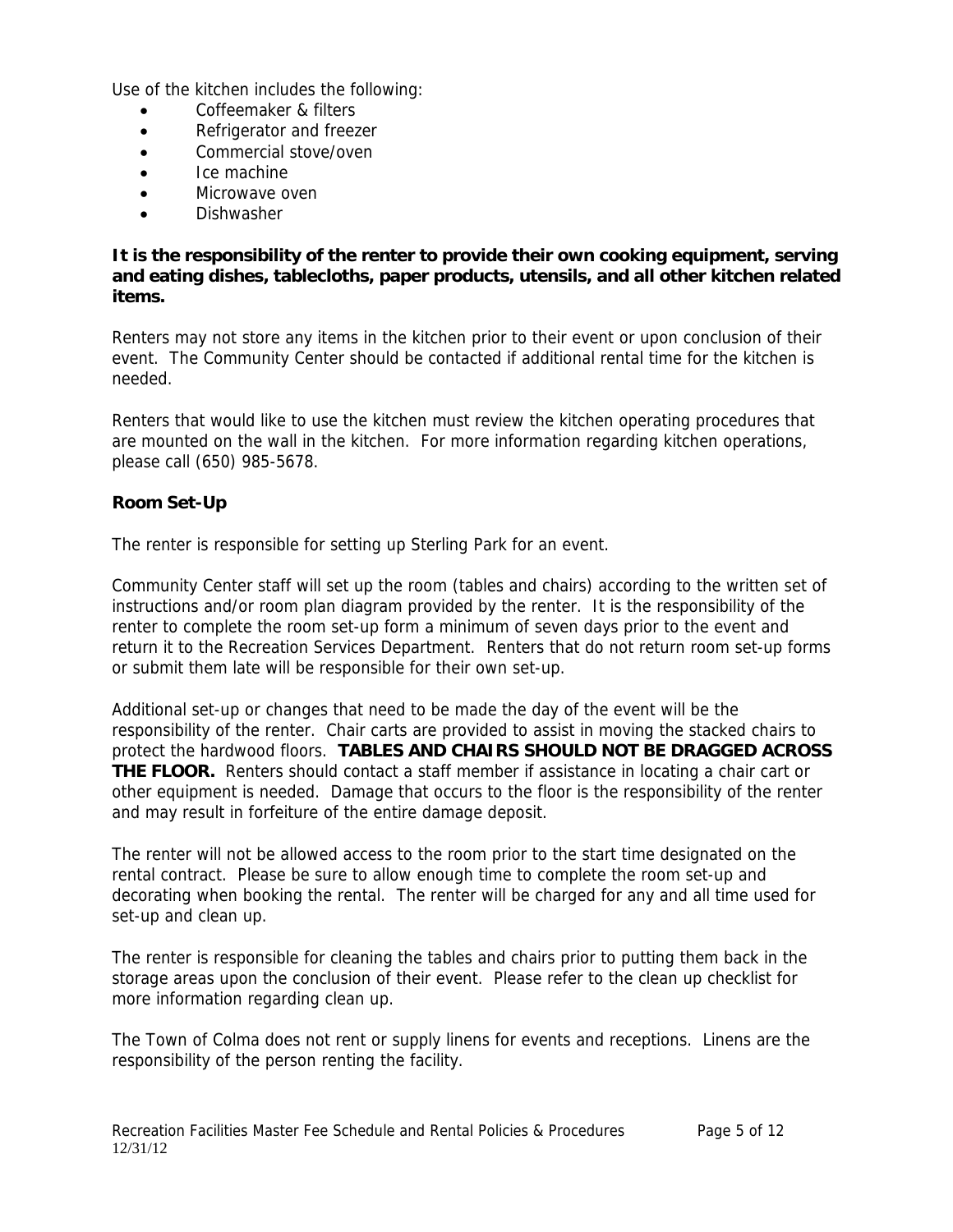# **Youth & Teen Events**

Renters must notify and receive approval from the Director of Recreation Services prior to rental applications being accepted for events where youth and teen guest participation outnumbers the adult participation.

For these types of events the renter may be asked to meet the following conditions:

- Provide chaperones for minors at a ratio of 1 adult for every 10 youth/teen
- Hire security through the Town of Colma
- Pay additional deposit fees
- Purchase special event liability insurance through the Town of Colma

The Recreation Services Department may also require the renter to limit the number of minor participates.

Failure to notify the Director of Recreation Services of youth and teen events where the youth and teen guest participation outnumbers the adult participation may result in the renter losing their rental deposit, additional deposit fees being charged, and the renter may lose facility rental privileges for up to 1 year.

The serving and/or consuming of alcohol is not permitted for youth oriented events.

# **Charging for Events or Cover Charges**

Renters must notify and receive approval from the Director of Recreation Services prior to rental application being accepted for events where the renter intends to charge admission to their event.

For these types of events the renter may be asked to meet the following conditions:

- Hire security through the Town of Colma
- Pay additional deposit fees
- Purchase special event liability insurance through the Town of Colma

Failure to notify the Director of Recreation Services when charging guests for events may result in the renter losing their rental deposit, additional deposit fees being charged, and the renter may lose facility rental privileges for up to 1 year.

#### **Alcohol Information**

Alcohol is prohibited at the Sterling Park Recreation Center and the Sterling Park Picnic Site.

**Beer and wine** are permitted at the Colma Community Center for adult oriented events only. Youth oriented events such as 1<sup>st</sup> birthdays, baptisms, graduations, teen birthdays, etc., will not be permitted to serve beer and wine. **Hard alcohol or spirits such as vodka, gin, bourbon, scotch, tequila, brandy, etc. are prohibited at all events.** 

If the renter would like to serve alcohol during their event at the Colma Community Center, they **MUST** have approval from the Director of Recreation Services and purchase event insurance and arrange for security through the Director at least one month prior to their event.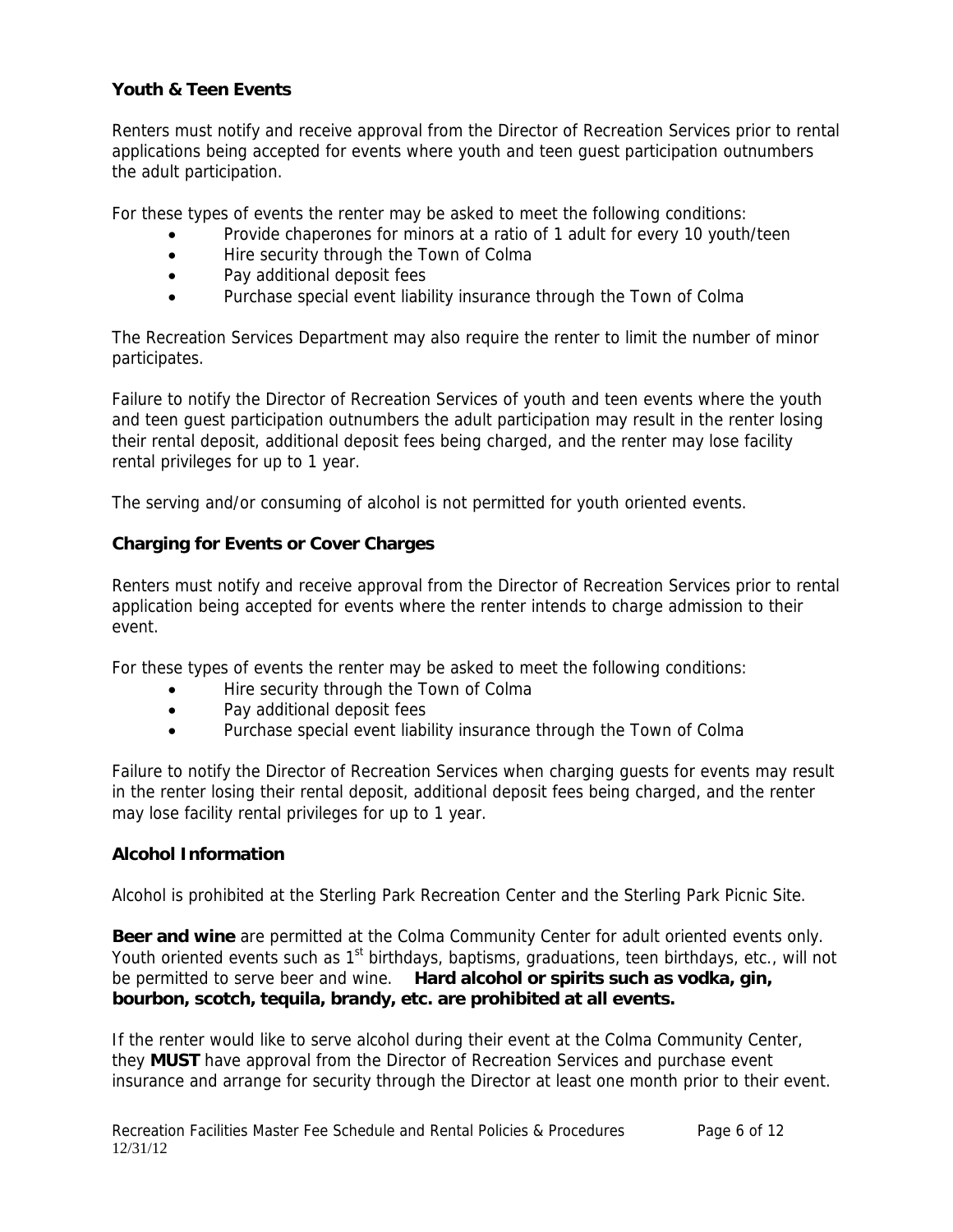Insurance rates range from \$100 - \$600 depending on how long alcohol is served or sold and the attendance. Security costs range from \$40 -\$65 per hour depending upon availability.

If a renter wishes to sell alcohol, they must obtain an Alcohol Beverage Control (ABC) permit. ABC permits may be obtained from:

# **The State of California**

 The Alcoholic Beverage Control Department 185 Berry Street San Francisco, CA 94107 (415) 557-3660 www.abc.ca.gov

Renters serving alcohol during their event without approval from the Town of Colma will forfeit their entire damage deposit, may face additional criminal charges, and may forfeit all future facility rental privileges.

# **Alcohol Rules and Regulations**

- Alcohol is only permitted, if approved, in the Banquet Room and adjoining patio, the Conference Room and the Kitchen at Colma Community Center. Alcohol is prohibited in all other portions of the Colma Community Center (including the front grounds, parking lot, park area, and remainder of the facility), except by special permission of the Director of Recreation Services.
- Renters are responsible for the conduct and behavior of their participants and any problems related to the presence of alcohol.
- THE USE OF KEGS IS LIMITED TO THE KITCHEN AND FOYER ONLY. Renters that would like to bring kegs into the facility will be required to rent the kitchen or entire facility.
- Minors, under 21 years of age, may not consume or distribute alcoholic beverages.
- Renters must not misrepresent events (stating an adult oriented event when in fact it is a youth oriented event) in order to have the serving of alcohol permitted.
- The serving of alcohol will not be permitted when the purpose for the event is both a youth and adult oriented. For example, the event is a  $75<sup>th</sup>$  birthday party and 1<sup>st</sup> birthday.

Failure to follow these rules will result in forfeiture of the damage deposit, possible criminal charges, and possible loss of future facility rental privileges.

# **Maximum Room Capacities**

Sterling Park Recreation Center:

- 99 Standing Reception
- 50 Banquet Style Seating
- 45 Auditorium Seating without tables
- 30 Classroom Seating with tables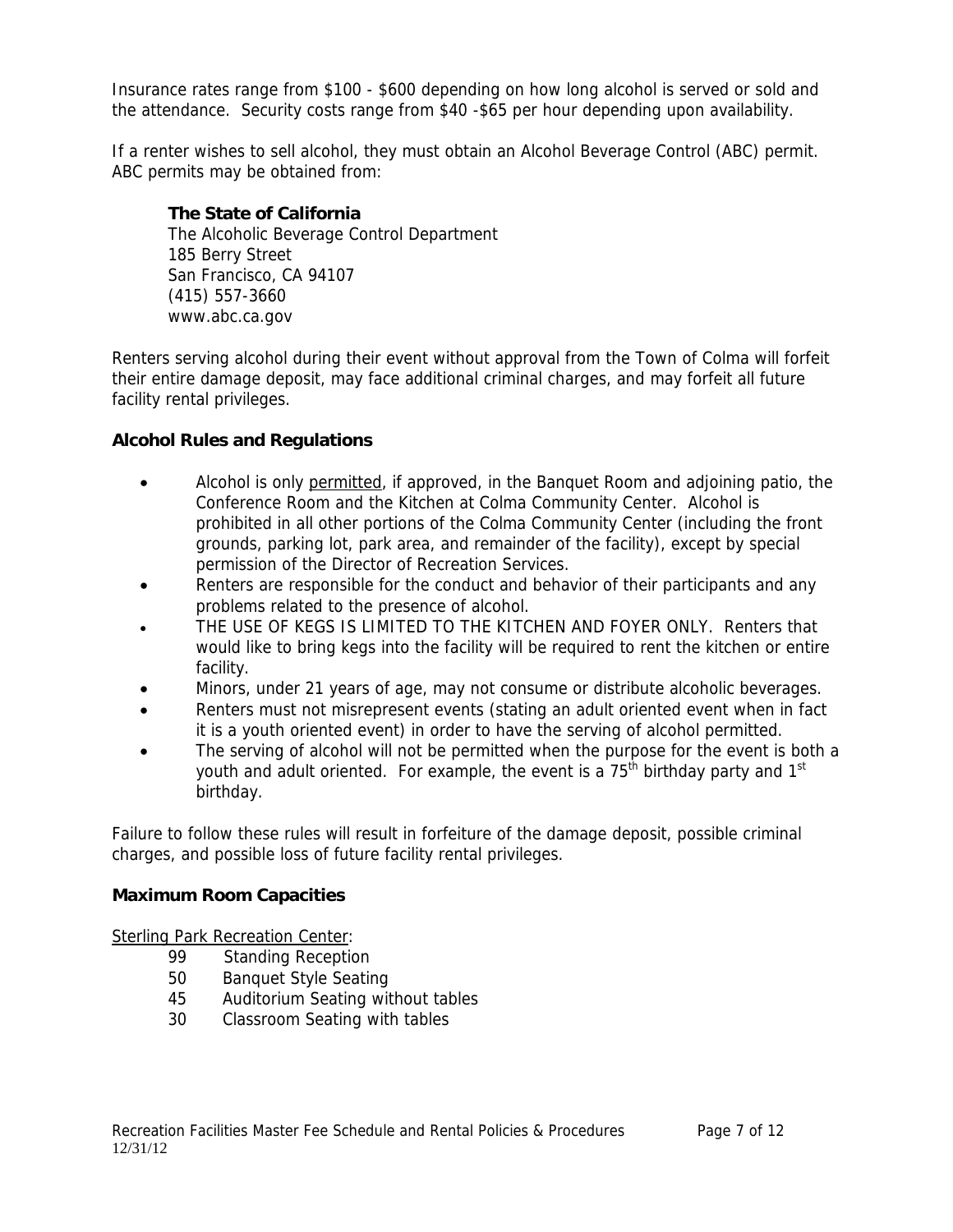Colma Community Center

| Room                 | <b>Square</b><br>Footage | <b>Banquet Maximums</b><br>(All tables) | <b>Classroom Maximums</b><br>(With Tables/Without Tables) |
|----------------------|--------------------------|-----------------------------------------|-----------------------------------------------------------|
| <b>Banquet Room</b>  | 2100                     | 150                                     | 70/140                                                    |
| Banquet Room, Side A | 1260                     | 90                                      | 40/65                                                     |
| Banquet Room, Side B | 840                      | 50                                      | 25/35                                                     |
| Conference Room      | 400                      | N/A                                     | $12 -$ tables only                                        |
| Kitchen              | 510                      | N/A                                     | 0/12                                                      |
| Foyer                | 625                      | 50 (Reception)                          | N/A                                                       |

#### **Equipment included in the Rental**

| <b>Sterling Park</b>          | 50 chairs<br>5 ten foot tables<br>5 - 60 inch round tables |
|-------------------------------|------------------------------------------------------------|
| <b>Colma Community Center</b> | 150 chairs<br>15 eight foot tables<br>5 six foot tables    |

18 - 66 inch round tables

#### **Check In Prior to the Event**

The applicant must be on-site prior to anyone else in the party in order to enter the Facility. Upon arrival at the Recreation/Community Center, the applicant must check in at the front desk in the main lobby. The applicant, if a resident must have their Town of Colma I.D. and copy of the rental agreement. The applicant must remain on-site at all times and sign out prior to leaving the facility, after the facility has been cleaned and inspected. If the applicant leaves the premises during the event he/she may forfeit their deposit. There will be a staff person on duty at all times during every facility rental. For weekend rentals, the facility will be open at the time of the beginning of the rental. If the renter finds the facility locked upon arrival, the Colma Police Department Dispatch should be called at (650) 997-8321, and our Police Department Dispatch will contact appropriate Recreation Staff.

Staff members will conduct a pre-event room inspection prior to the start of the rental to ensure cleanliness of the facility.

Animals, other than service animals, are not permitted inside Town of Colma recreation facilities.

#### **Loading, Deliveries, and Storage**

All delivery vehicles must remain in the parking lot or on the street for loading and unloading of vehicles. Vehicles may not pull up on grass areas, in front of doorways, in handicapped parking spaces or on sidewalks.

All deliveries must occur during designated rental times only. Deliveries that arrive early will not be accepted. Recreation/Community Center staff will not sign for any delivery items. All items must be removed from the Recreation/Community Center at the conclusion of the rental event. Renters are not allowed to store items at the Recreation/Community Center under any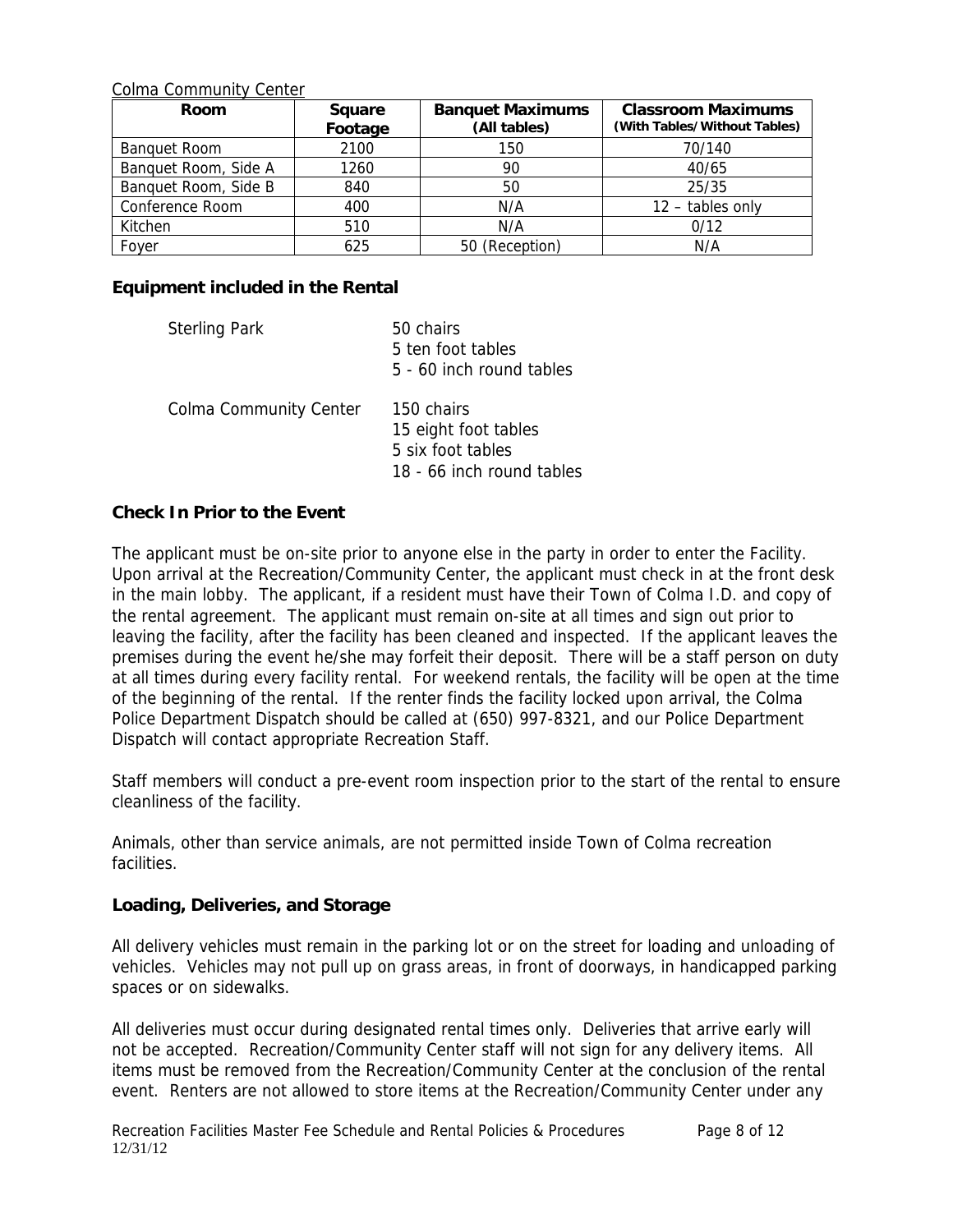circumstances. Failure to adhere to these policies may result in forfeiture of the entire damage deposit.

# **Cleaning the Facility**

Renters are responsible for cleaning the room(s) in accordance with the supplemental Check In/Out Form. The staff person on duty will assist in putting the tables and chairs away after they have been cleaned. All garbage and recycling (cardboard boxes broken down) is to be removed from the facility and put in the appropriate bins at the conclusion of the event.

The renter should contact the staff person on duty for cleaning equipment. To ensure the return of the damage deposit, the renter should have the staff person complete a post-event inspection at the conclusion of the rental. Any cleaning and/or repairs that require staff time and materials will be deducted from the damage deposit and remainder charged to the renter. If the time reserved is exceeded, the additional time will be deducted from the damage deposit and any remainder charged to the renter. Failure to sign the Check In/Out Form may result in forfeiture of the damage deposit and could also result in denial of future rental usage.

# **Trash and Recycling**

All trash and recycling must be put in appropriate bins. Once a bin is full it is the responsibility of the renter to take the bin to the trash/recycling enclosure and empty it or replace the bin with an empty one.

Eighty percent (80%) of all cans, bottles and clean cardboard must be recycled in the provided recycling bins or the renter may forfeit their deposit.

#### **Entertainment**

DJs, bands, clowns, magicians, etc. are permitted at the Colma Community Center. However the use of smoke/fog machines is not permitted, for they activate the fire alarm. The Director of Recreation Services must approve any stage brought into the facilities. No form of adult entertainment (stripping, pole dancing, etc) is permitted at the Town of Colma Recreation Facilities.

#### **Audio Visual Equipment**

The Sterling Park Recreation Center has boom box and TV that may be used if the renter wishes to play music or watch TV during their event. No other audio-visual equipment is available at Sterling Park. No amplified music or entertainment is permitted at Sterling Park.

The Colma Community Center has audio-visual equipment that can be made available to renters for a fee. Please inquire with recreation staff at the time of your reservation to make arrangement for renting the equipment listed below.

| Equipment             | Fees for use              |
|-----------------------|---------------------------|
| CD/DVD/VHS Player     | \$25                      |
| Microphone/Stands     | \$10 per Microphone/Stand |
| <b>IPOD Connector</b> | \$10                      |
| Projector             |                           |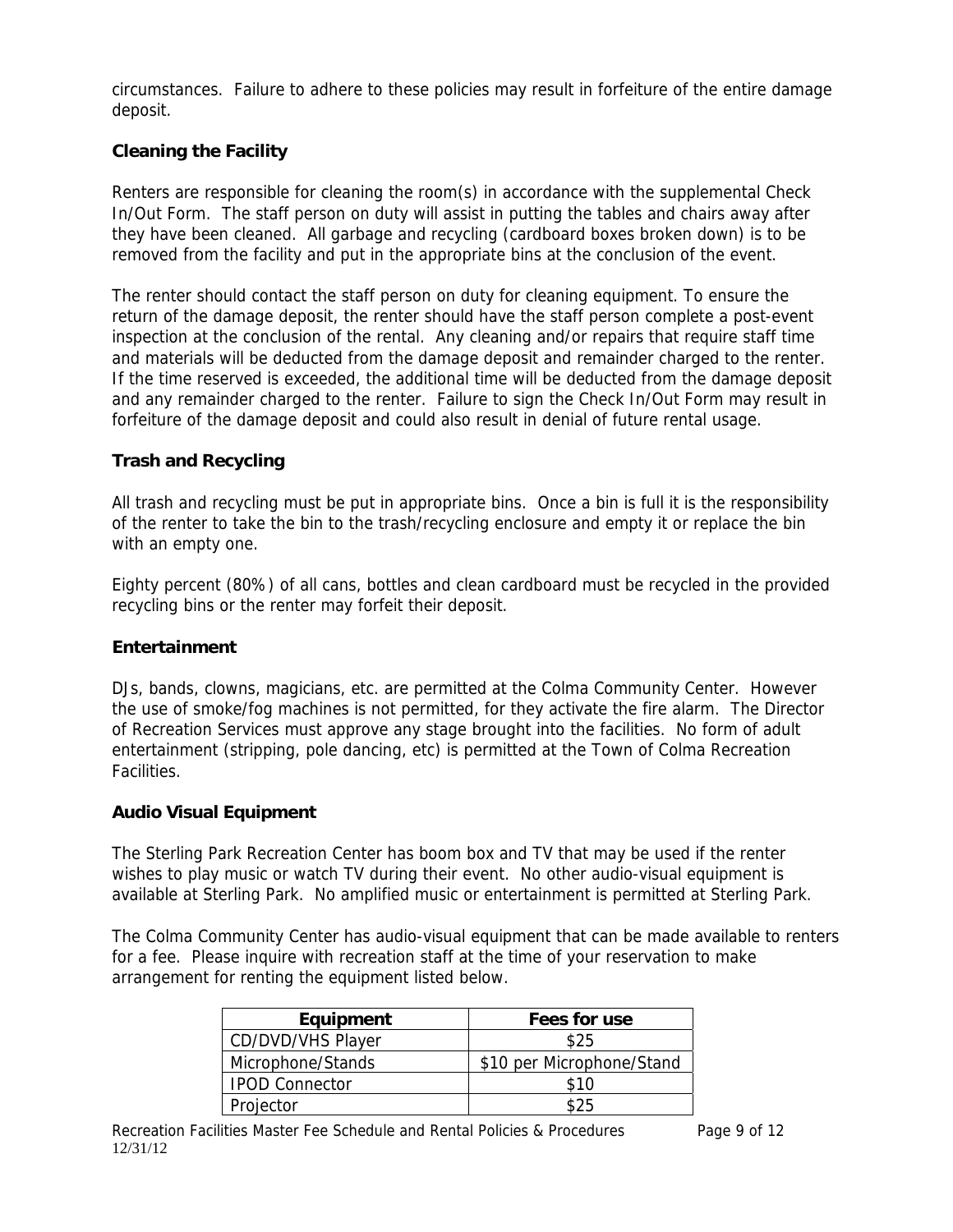| Lap top Computer            | \$30 |
|-----------------------------|------|
| Easel, Flipchart & Pens     | \$10 |
| Portable Radio/CD Player    | \$10 |
| Large Coffee Maker/Air pots | \$10 |

#### **Decorations**

Only freestanding decorations are permitted. Do not affix any items to the ceiling, cross beams, doors, columns, walls, partitions, light fixtures, or windows. Tacks, nails, tape, and staples are prohibited everywhere. Violation will result in forfeiture of the entire damage deposit.

#### **Candles and Flammable Materials**

The only type of candle allowed at the Colma Community Center is the floating candle centerpiece. The wick of the candle must be at least  $4 - 6$  inches below the opening. The use of any other type of candle or open flame is strictly prohibited and will result in forfeiture of the damage deposit. Heating devices for food must be used with cloth tablecloths.

#### **Rice, Birdseed, Confetti, Dance Wax, Etc.**

The use of rice, birdseed, confetti dance wax and similar materials is strictly prohibited at the Recreation/Community Center (inside or outside) and will result in forfeiture of the deposit.

# **Parking**

Guests of the Colma Community Center are encouraged to use the parking lot on Hillside Boulevard and street parking on lower F Street (between Clark St and 601 F Street) and on Hillside Boulevard north of F Street. As a courtesy to the homes on upper F Street this area should be avoided for street parking.

# **Smoking**

The Sterling Park Recreation Center and Colma Community Center are smoke free and tobacco free facilities and, therefore, smoking, chewing, etc. is prohibited inside the facilities. **Persons that wish to smoke at a Town facility may do so OUTSIDE at least 25 feet from the**  facility and from the park area. The renter is responsible for cleaning of debris as a result of smoking/chewing during their rental.

#### **Barbecues**

With prior approval from the Director of Recreation Services or Recreation Services Coordinator, the use of barbeques is allowed in the pre-determined barbeque area only at the Sterling Park Recreation Center and the Colma Community Center. No grills of any kind are permitted inside the building.

The only types of barbeques permitted are the home-type, kettle style or propane-style barbeques. Ashes and briquettes from a kettle-style barbeque should be disposed of at a location OTHER THAN the Town facility.

Recreation Facilities Master Fee Schedule and Rental Policies & Procedures Page 10 of 12 12/31/12 The renter will be held responsible for any and all damage in relation to the use of a barbeque.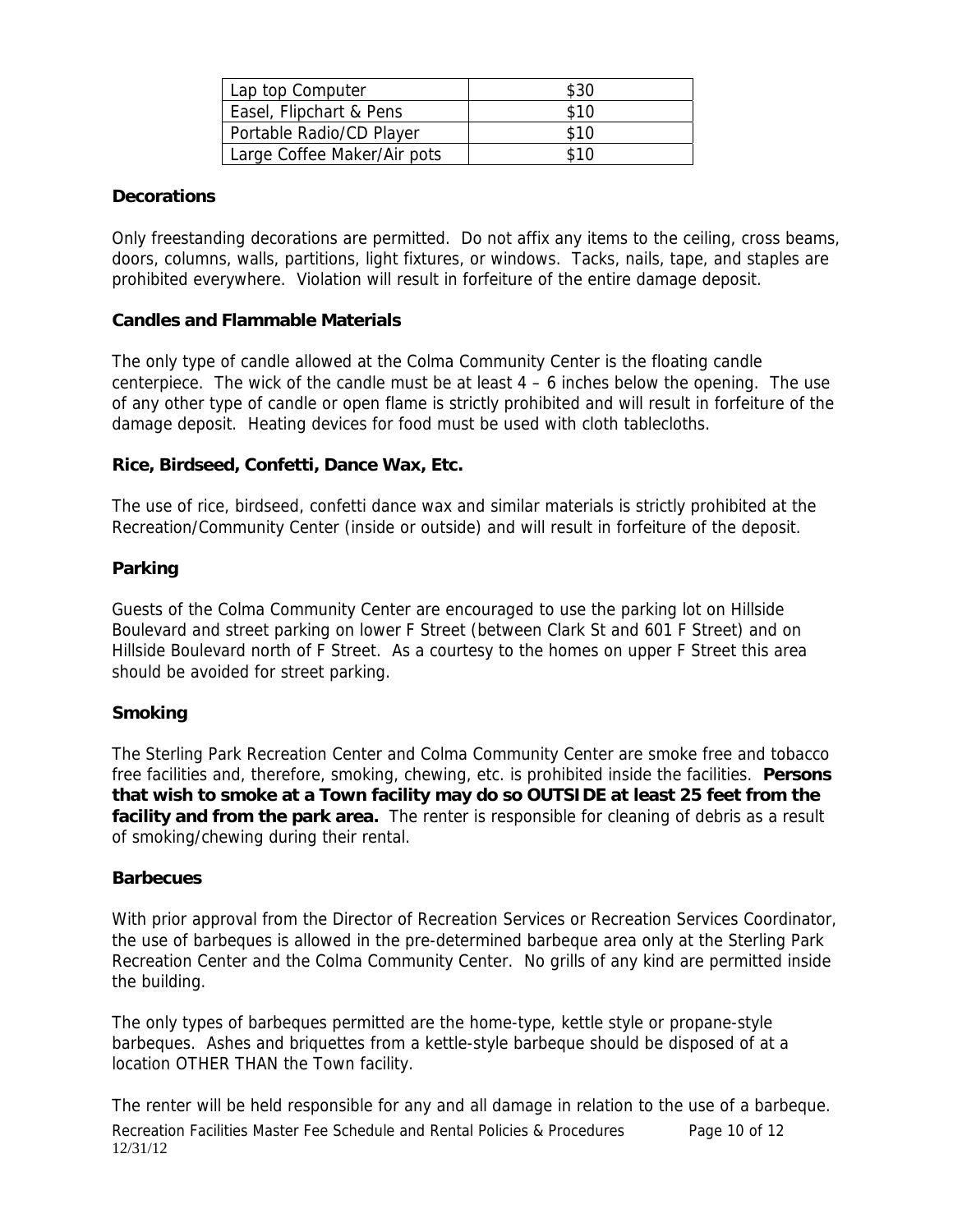When a renter reserves Sterling Park Recreation Center they are renting the exclusive use of the building. The rental does not include exclusive use of the playground, picnic area (unless otherwise rented), BBQ, basketball court, etc. The BBQ at Sterling Park is available on a first come first serve basis if the picnic site has not been rented. If the renter chooses to bring a BBQ, they may, see above policy for acceptable BBQ types and locations. If the BBQ in the picnic area is not available to the renter, and they did not bring their own BBQ, they may use the Recreation Department gas grill located in the outside storage area. If the renter would like to use the Recreation Department gas grill they should request it prior to their event and be prepared to fill the propane tank (at an authorized dispensary) if it is empty.

#### **Piñatas**

The use of piñatas is permitted at both Sterling Park and Colma Community Center; however they are not permitted inside the facilities. If a renter would like to bring a piñata to Sterling Park they may hang it from the basketball court just behind the backboard. If a renter would like to bring a piñata to the Colma Community Center it must be self supporting for there is no safe place to hang it from at the Community Center. The renter may use a self supporting piñata over the grass area at the Colma Community Center.

If a piñata is used the renter must clean up and dispose of all debris that is created by the piñata.

# **Fireworks**

Fireworks (including sparklers, firecrackers, bottle rockets, and all other types of fireworks) are not permitted at the Town of Colma Community/Recreation Centers.

Use of fireworks at Town facilities and surrounding parks will result in the forfeiture of the damage deposit and may result in forfeiture of future facility rental privileges.

#### **Additional Equipment/Bounce Houses**

Renters may bring in barbeques, taco carts, band equipment, DJ equipment, jumpers and bounce houses when renting the Sterling Park Recreation Center or Colma Community Center. All equipment must be set up in predetermined areas (grass areas only) of the park.

Prior to the day of the facility rental, the renter must fill out the Town of Colma Equipment Liability Waiver and have the equipment approved by the Director of Recreation Services or Recreation Services Coordinator. Additional insurance naming the Town of Colma as additionally insured is required for some equipment such as taco carts and bounce houses. Additional Insurance naming the Town as additionally insured must be received 3 business days prior to the renter's event. All certificates of liability insurance must be sent to the Colma Community Center and have the renters name and date of event listed with the certificate.

#### **Selling Items**

Renters that would like to sell items other than alcohol during an event must obtain a Town of Colma Business License. A copy of the Business License must be on file with the rental